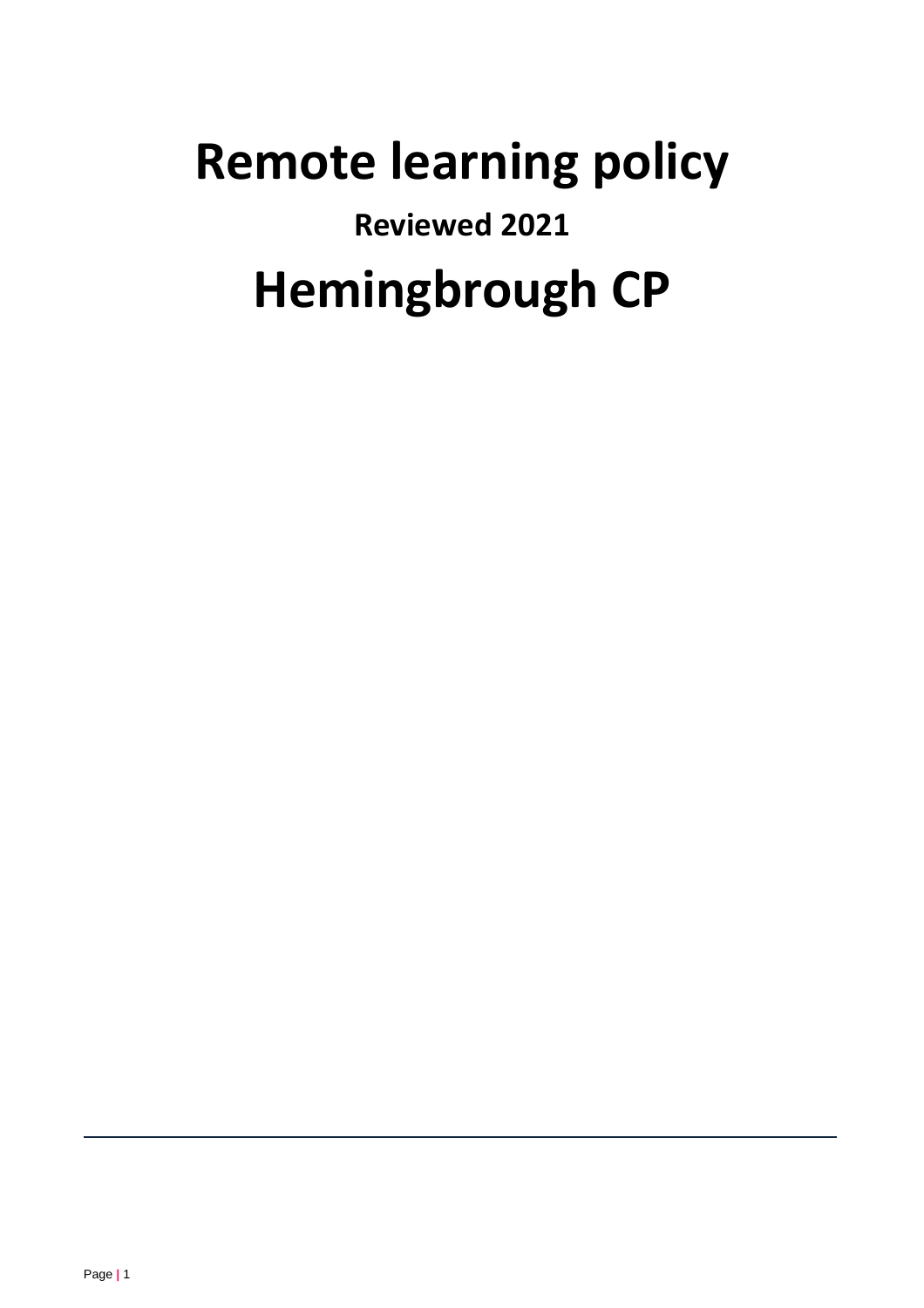## **1. Aims**

This Remote Learning Policy aims to:

- Ensure consistency in the school's approach to remote learning
- Ensure any period of pupil absence linked to COVID 19 is not detrimental to learning
- Set out expectations for all members of the school community with regards to remote learning
- Provide appropriate guidelines for data protection

## **2. Roles and responsibilities**

### **2.1 Teachers**

## **In the event of individual pupils being away from school while awaiting the results of a COVID test:**

Teachers will be expected to provide 'light touch' remote learning tasks. This may include:

- Additional reading resources.
- Additional spelling practise.
- Any worksheets being used in the classroom.
- Recommendations to access established online learning tools such as 'Times Table Rockstars' etc.

### **In the event of individual pupils being away from school during a period of self-isolation:**

Teachers will be expected to provide more comprehensive remote learning tasks. This may include:

- Those measures mentioned above.
- Paper copies of any appropriate resources / worksheets etc which are currently being used in class, across the curriculum. These can be made available to be collected by parents / carers etc as necessary.
- Digital copies of any appropriate resources / worksheets etc which are currently being used in class, across the curriculum. These can be made available to be 'collected' by parents / carers etc via Google Classroom/e mail.
- At least weekly feedback, typically a short, written paragraph, sent to the pupil via Google classroom/email.

## **In the event of a national or local 'lockdown' preventing traditional lessons from taking place OR the closure of their own 'class bubble' due to confirmed COVID infection.**

Teachers will be expected to adhere to the following approach, providing immediate and robust 'remote education' in place of traditional classroom delivery.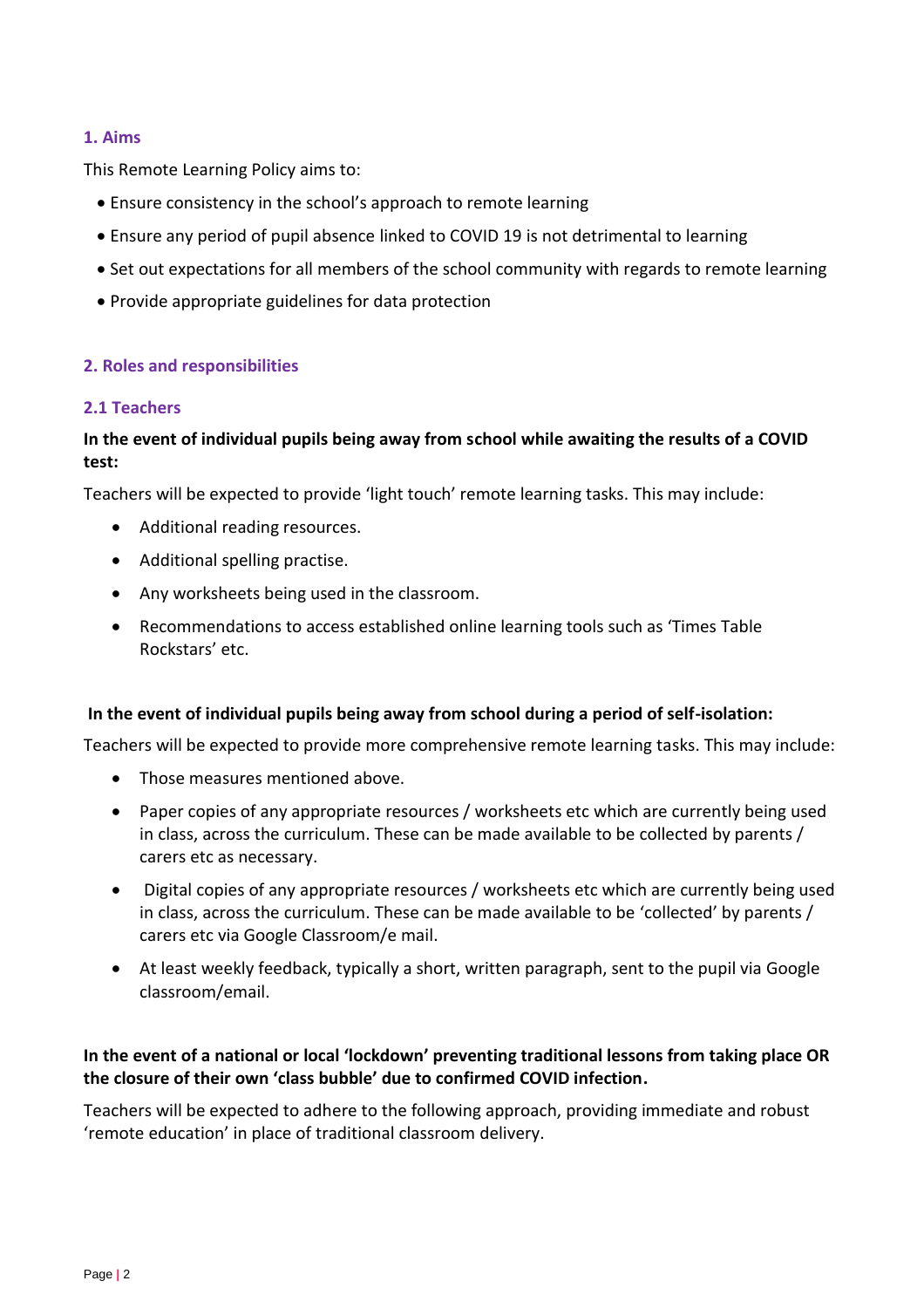Teachers must typically be available during normal working hours. They may, depending upon circumstances, be present within the school building (subject to appropriate risk assessment) or working from home throughout this period. If they're unable to work in this way for any reason during this time, for example due to sickness or caring for a dependent, they should report this using the normal absence procedure. Any application for regular amendments to these working hours / conditions must be made to the Headteacher and be approved by the Governing Body.

Teachers are responsible for:

> Planning work:

- Planning a programme that is of equivalent length to the teaching pupils would receive in school and includes daily contact with teachers (detailed below under 'Keeping in Touch'). Teacher's should provide a weekly/daily timetable.
- Plan work for all pupils within their established class group with due care given to providing differentiated tasks to those of differing abilities when at all possible.
- Plan using a curriculum sequence that allows access to high-quality online and offline resources and teaching videos and that is linked to our school's curriculum expectations.
- Planning can also include, but not be limited to, the use of
	- White Rose (Mathematics)
	- The Oak Academy
- Planning should be coordinated with other teachers to ensure consistency across the school/subject and to make sure that knowledge and skills are built incrementally.
- Planning will make provision for appropriate tasks which are to be completed by pupils either digitally or physically.
- In planning tasks thought should also be given as to how these can be assessed and feedback given.
- Where appropriate teachers should plan to provide printed resources, such as textbooks and workbooks, when it is necessary to do so. They should also make such provision more frequently for pupils who do not have suitable online access.
- When planning work teachers must recognise that younger pupils and some pupils with SEND may not be able to access remote education without adult support and so schools should work with families to deliver a broad and ambitious curriculum which can be accommodated within these constraints.
- In some instances, teachers may need to record short videos to explain/expand on key learning points
- It is the responsibility of the teacher to identify how learning will be distributed to individuals.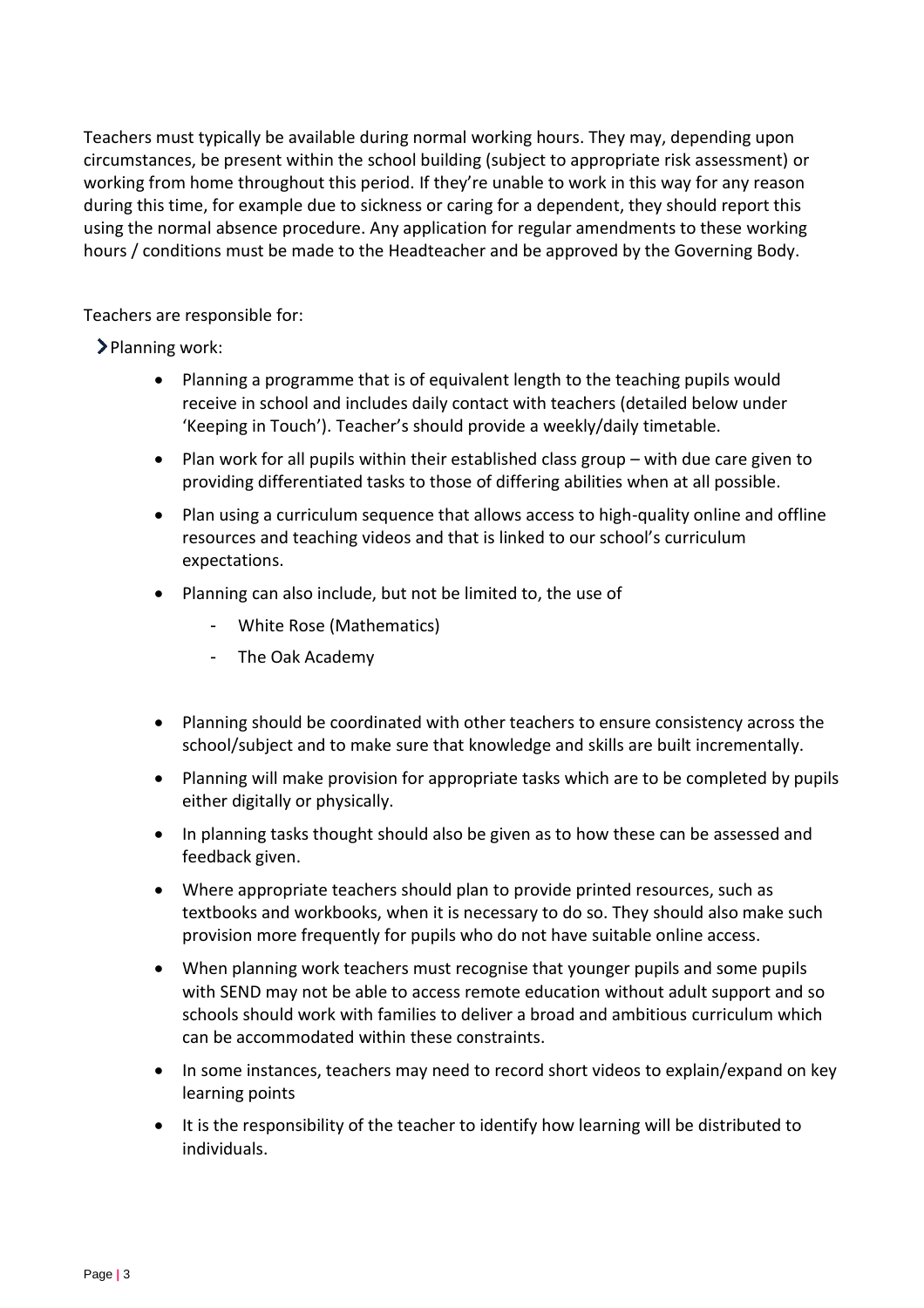# Setting work:

- Both teaching and tasks will be given to all pupils within their established class group on a daily basis throughout the working week.
- Participation in / completion of this work should typically take the pupil something in the region of five hours per day to complete.
- This work will be set for the beginning of each day.
- Work will typically be distributed to pupils via the Google Classroom and / or email containing hyperlinks or attached documents.
- Some children may require paper copies.
- The work set will include frequent, clear explanations of new content, delivered by the teacher in question or through high-quality curriculum resources or videos

Providing feedback on work:

- Completed work from pupils will typically be submitted via Google Classroom/email.
- Feedback will be shared as soon as is reasonably possible and within a timeframe which effectively supports the progress of pupils.
- Feedback will typically be submitted via Google Classroom/email.
- Feedback given will typically be of a similar style / content to that with which pupils are familiar and celebrate success while supporting progress.
- This process (alongside those detailed under 'Keeping in Touch') will enable teachers to adjust the pace or difficulty of what is being taught in response. This may include, where necessary, revising material or simplifying explanations to ensure pupils' understanding.

 $\blacktriangleright$  Keeping in touch with pupils and parents:

- Teachers are expected to 'make contact' with pupils on at least a daily basis.
- At the start of each week, teachers should record a short video, welcoming children to the new week and giving a brief overview of the week.
- In addition, teachers will make individual contact with pupils throughout the course of a week to support the feedback process and gauge how well pupils are progressing through the curriculum.
- Teachers are expected to undertake the duty of answering emails from parents and pupils in a professional and timely manner. All emails should typically be acknowledged / replied to before the close of the following working day. However, when doing so would place an unreasonable burden on teacher (e.g. requiring staff to answer emails outside of working hours) then this period may be longer.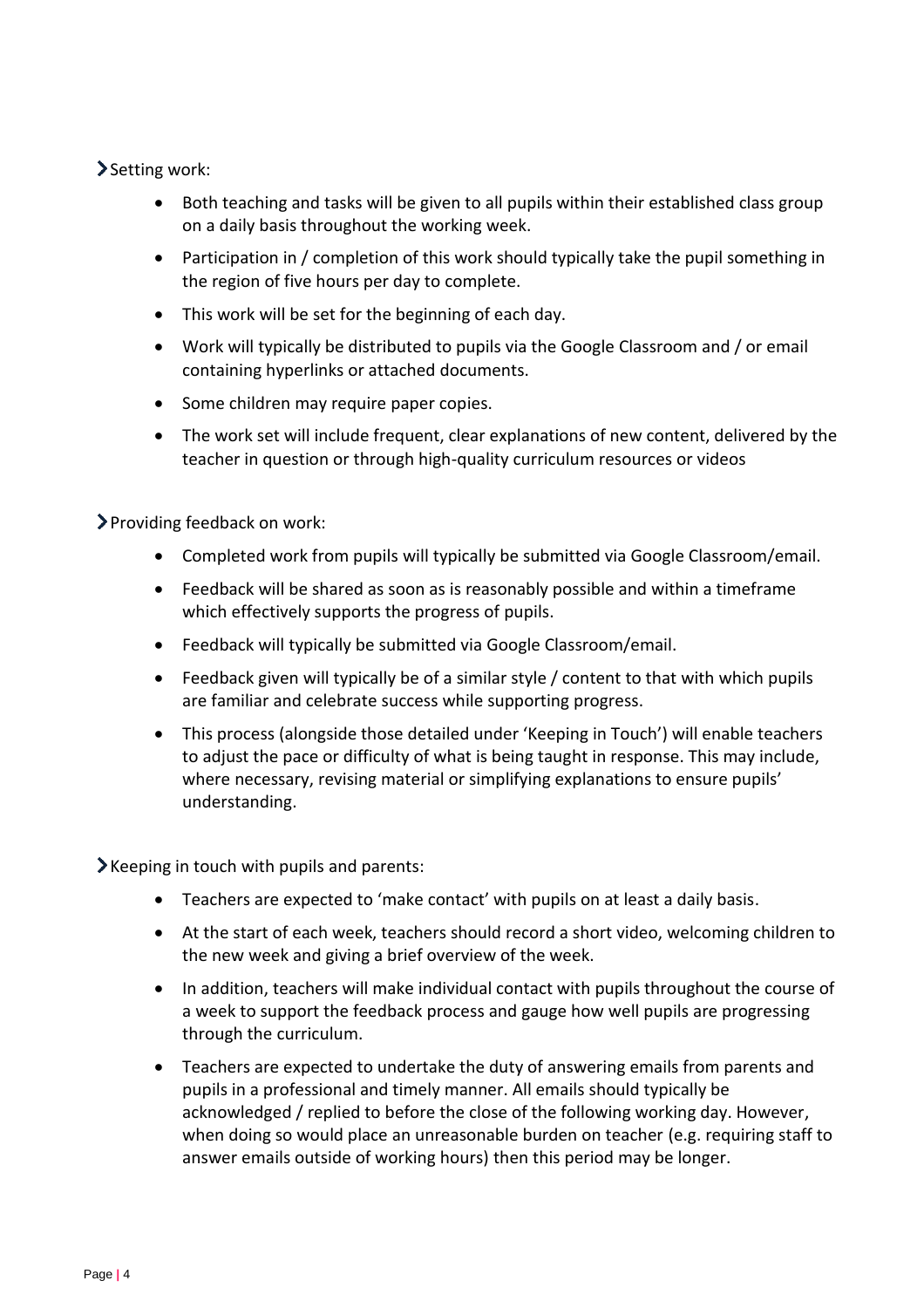- Complaints or concerns conveyed by parents and pupils should be shared with the Headteacher.
- Any safeguarding concerns which come about as part of the contact process should be shared with the DSL / Deputy DSL as per standard school policy.
- If in the course of any communication with pupils / parents a member of staff feels professional standards are being compromised or the situation presented jeopardises their integrity or wellbeing then they retain the right to terminate that communication without explanation or professional consequence. Any such incident should be recorded and reported to the Headteacher immediately.
- Recurrent issues of pupil's non-participation in work should be raised with parents / carers and a record of this retained.

Attending virtual meetings with staff, parents and pupil's:

- All issues covered as standard under our Staff Code of Conduct continue to apply to all facets of remote learning and breaches of these will be addressed accordingly.
- If participating in video sessions staff should give due care to appearance.
- Locations used for capturing videos/video sessions should be carefully chosen and ideally be within the school building. (e.g. avoid areas with background noise, nothing inappropriate in the background)
- Where videos are recorded at home, staff should consider carefully where this is recorded so that personal photos, inappropriate items etc are not in view

Teacher absence / ill health:

- If staff are unable to work for any reason during this time, for example due to sickness or caring for a dependent, they should report this using the normal absence procedure.
- Standard principles around staff absence continue to apply during any periods of remote learning.
- Staff will not be expected to perform the duties outlined above during any period of ill health etc which would normally see them away from the workplace.
- Staff would be expected to perform the duties outlined above during any period of quarantine whilst awaiting a COVID test outcome, should ill health not prevent them from doing so.
- In the event of a class teacher being 'absent' during a period of remote learning due to ill health it is likely that the remote learning for their 'bubble' would be undertaken by their job share partner and/or subject leaders.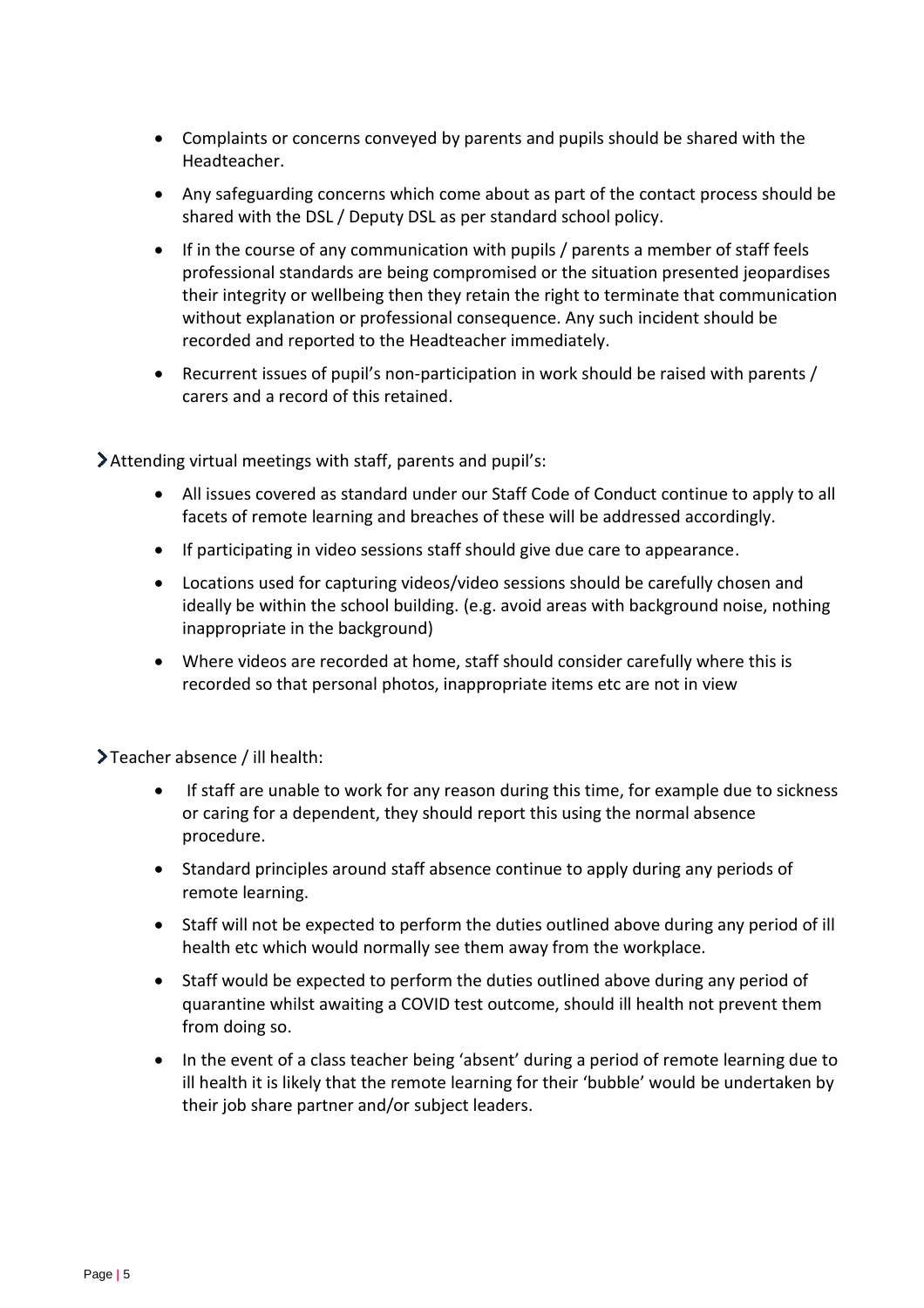## **2.2 Teaching assistants/HLTA**

Teaching assistants must be available to work their contracted hours throughout any period of remote learning. If they're unable to work for any reason during this time, for example due to sickness or caring for a dependent, they should report this using the normal absence procedure. Any application for regular amendments to these working hours / conditions must be made to the Headteacher and be approved by the Governing Body.

Teaching assistants may be asked to assume responsibility for a variety of tasks throughout this period, as advised by the Headteacher. These are not limited to but may include being responsible for:

- Supporting teachers in the preparation of resources for remote learning tasks.
- Providing feedback to pupils via Google Classroom/email, under the direction of the class teacher.
- Assisting the class teacher/SENDCo in maintaining contact with pupils/parents/carers.
- Working in school, to support those pupils still able to access in person provision as outlined in any guidance received relating to the wider school closure. This may entail working on a rota system, potentially including pre-agreed rearrangements to working hours, up to but not exceeding contracted working hours per week.

## **2.3 Subject Leaders (including SENDCo)**

Alongside their teaching responsibilities, subject leaders are responsible for:

- Considering whether any aspects of the subject curriculum need to be revised/altered to accommodate remote learning
- Monitoring the work set by teachers in their subject
- Signposting teachers to resources that can be used to deliver their subject remotely
- Setting work for individuals/class bubbles in the event of any teacher absence
- The SENDCo should also ensure that there is regular contact with parents, carers, pupils and any external professional involved in supporting pupils.

### **2.4 Headteacher**

Alongside any teaching responsibilities, the Head teacher will be responsible for:

- Coordinating the remote learning approach across the school.
- Monitoring the effectiveness of remote learning this will be done through regular meetings with teachers and subject leaders, reviewing work set or reaching out for feedback from pupils and parents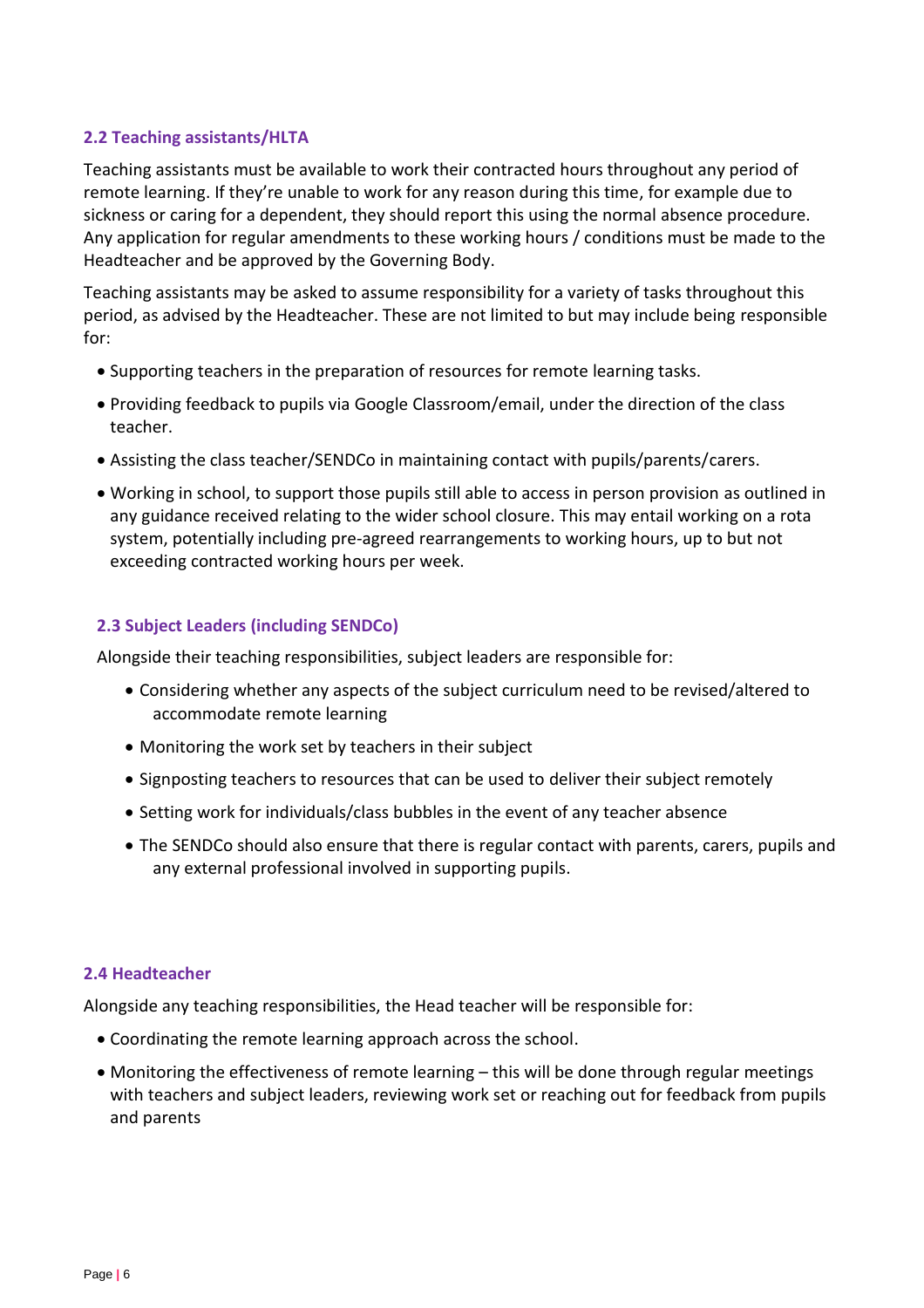• Monitoring the security of remote learning systems, including overseeing data protection and safeguarding considerations

## **2.5 Designated safeguarding lead**

The DSL is responsible for:

- Ensuring all aspects of our Child Protection Policy remain suitable and in place.
- Overseeing any amendments or addendum that need to be made to this policy in light of the prevailing context.
- Fulfilling all other aspects of their role as required.

## **2.6 Pupils and parents**

Staff can expect pupils to:

- Be contactable during the required times although with consideration given to family / home life contexts.
- Complete work to the deadline set by teachers
- Seek help if they need it.
- Alert teachers if they're not able to complete work

Staff can expect parents to:

- Make the school aware if their child is unwell or otherwise can't complete work
- Seek help from the school if they need it.
- Support their children in their remote learning tasks to the best of their ability.
- Be respectful when communicating with staff.

### **2.7 Governing Body**

The governing body is responsible for:

- Monitoring the school's approach to providing remote learning to ensure education remains as high quality as possible.
- Ensuring that systems are appropriately secure, for both data protection and safeguarding reasons.
- Maintaining an overview of the health and wellbeing of staff.

### **3. Who to contact**

If staff have any questions or concerns, they should contact the following individuals: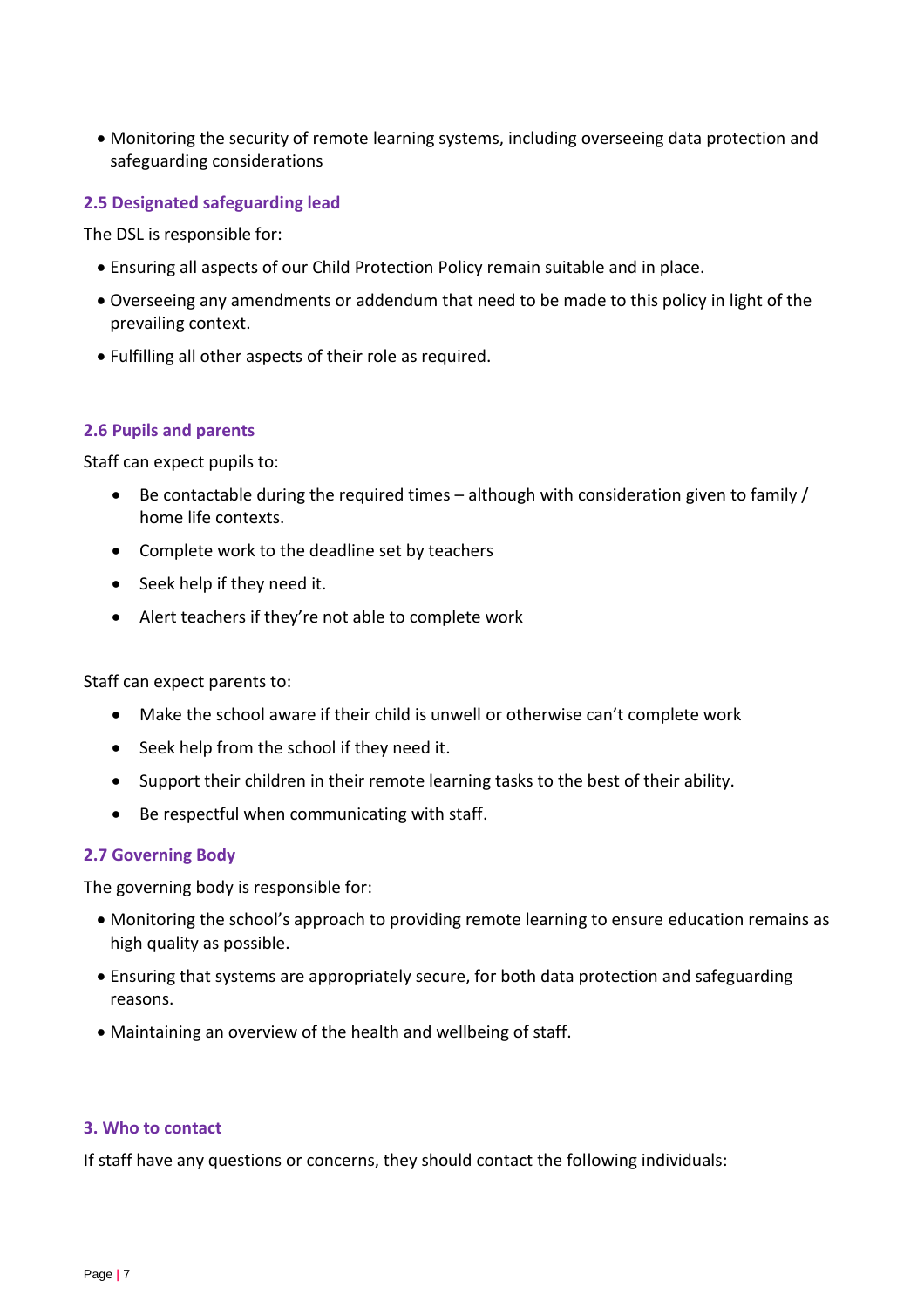- Issues in setting work contact the relevant subject lead or SENDCo
- Issues with behaviour contact the parent / carer and / or Headteacher
- Issues with their own workload or wellbeing contact the Headteacher
- Concerns about data protection contact the Headteacher
- Concerns about safeguarding contact the DSL / Deputy DSL

### **4. Data protection**

#### **4.1 Accessing personal data**

When accessing personal data, all staff members will:

- Utilise established and risk assessed means of doing so
- Use only those devices issued to them Hemingbrough Community Primary School.
- Ensure that where work set is different to that of others, it cannot be seen by others (eg differentiated work).
- Report any potential or actual breaches of data security to the Headteacher.

#### **4.2 Keeping devices secure**

All staff members will take appropriate steps to ensure their devices remain secure. This includes, but is not limited to:

- Keeping the device password protected
- Making sure the device locks if left inactive for a period of time
- Not sharing the device among family or friends
- Ensuring appropriate antivirus and anti-spyware software
- Keeping operating systems up to date always install the latest updates

#### **5. Monitoring arrangements**

This policy will be reviewed annually by the Head teacher. At every review, it will be approved by the full governing board.

#### **6. Links with other policies**

This policy is linked to our:

• Safeguarding